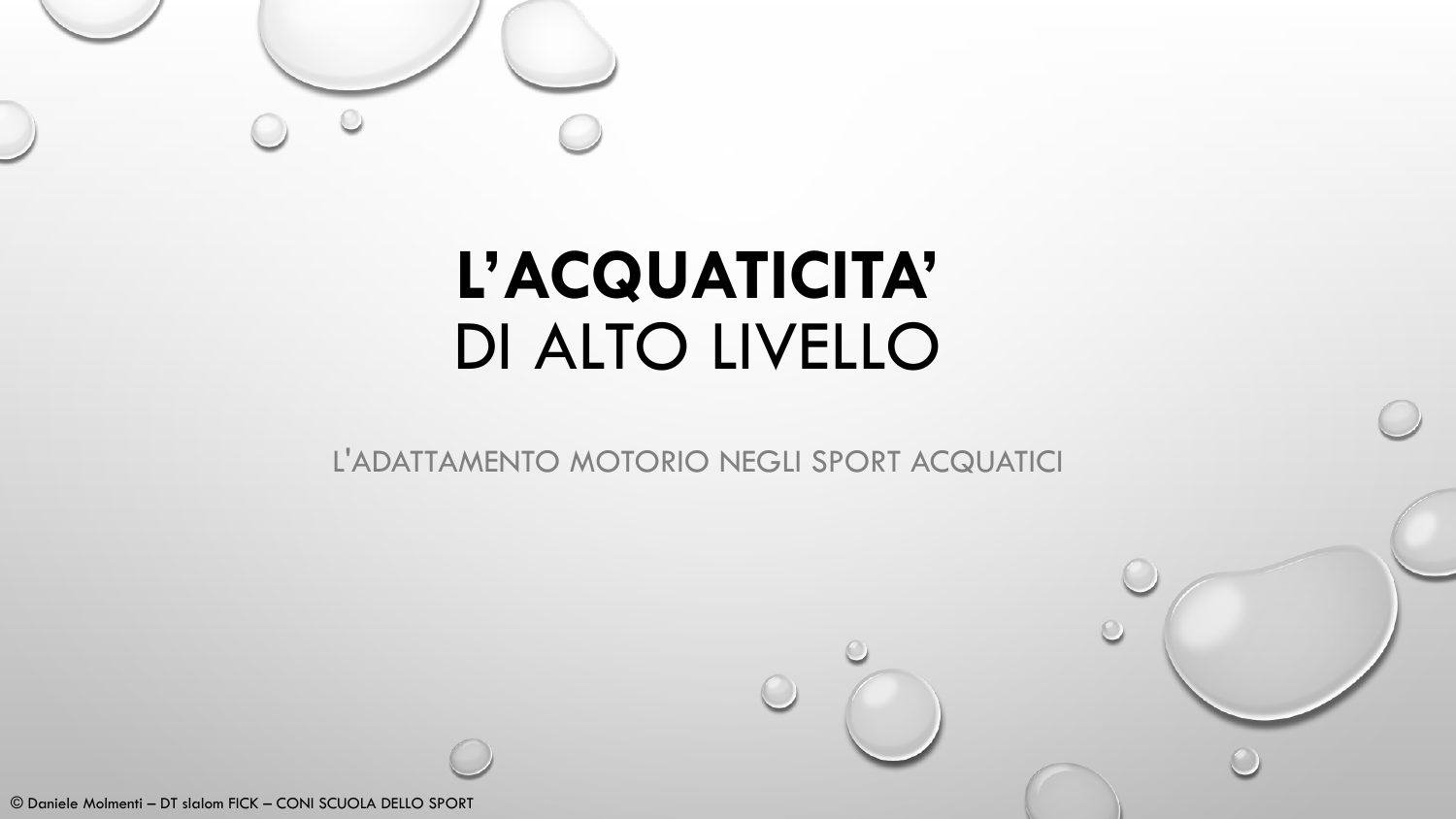## DEFINIZIONI

- ATTITUDINE A MUOVERSI NELL'ACQUA, SIA IN SUPERFICIE SIA IN IMMERSIONE (GARZANTI)
- SPORT –> NEL NUOTO DI SUPERFICIE E SUBACQUEO, PARTICOLARE PREDISPOSIZIONE A MUOVERSI NELL'ACQUA CON AGILITÀ E NATURALEZZA (DIZIONARIO REPUBBLICA)
- L'ACQUATICITÀ È IL PROCESSO ATTRAVERSO IL QUALE L'ALLIEVO ARRIVA A COSTRUIRE IL PROPRIO "SENSO DELL'ACQUA". (BLOG DI MAURO)



WATER CONFIDENCE

• "BABY SWIMMING LESSONS" • Schwimmtauglichkeit (adatto al nuoto)

### **L'AQUATICITA' E' LA MISURA DI ADATTAMENTI MOTORI APPRESI TRAMITE LA "FUNZIONE DI AGGIUSTAMENTO" IN AMBIENTE ACQUATICO**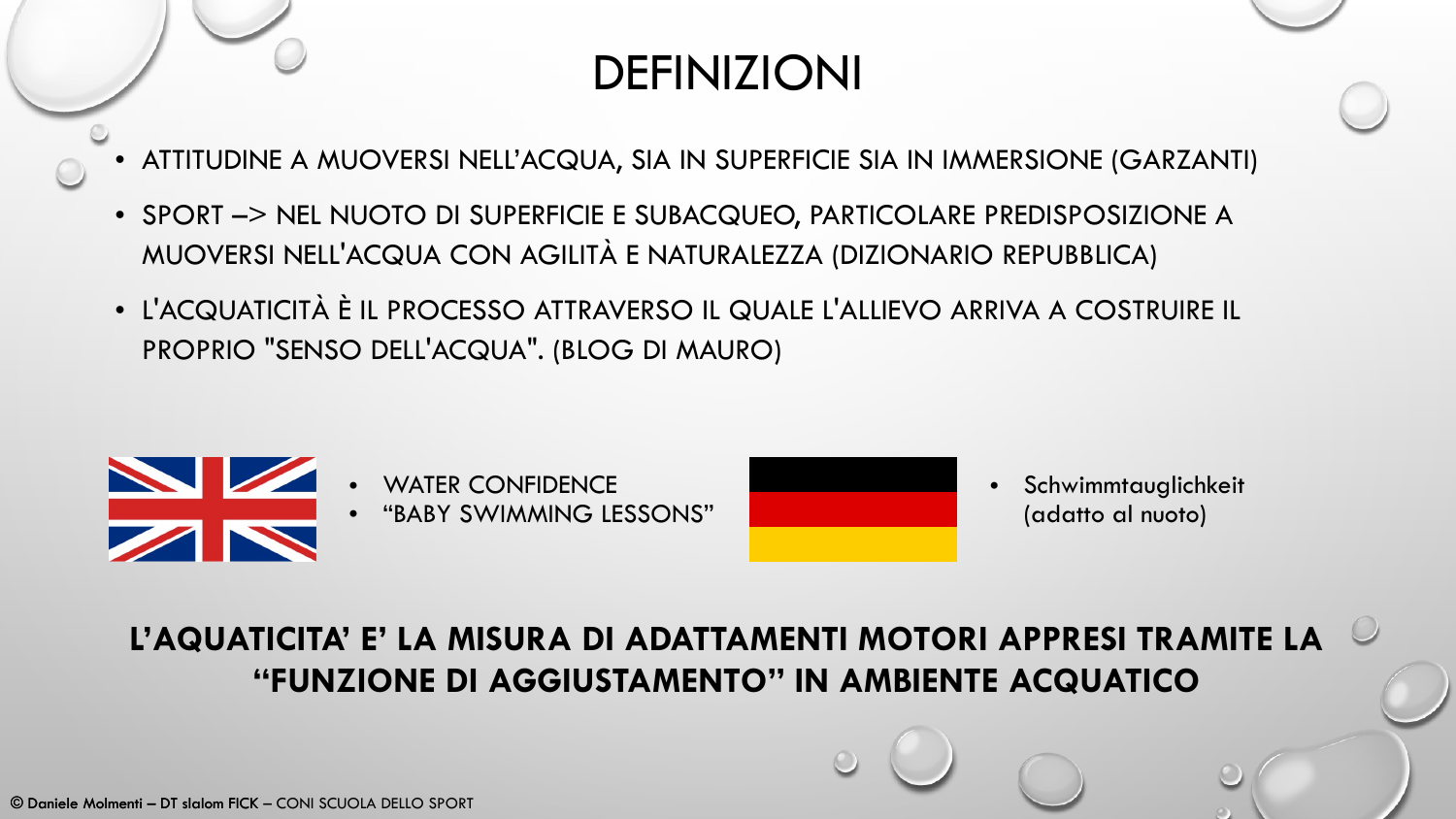

"L'ASPETTO CHE ASSUME **L'ACCOMODAMENTO** ALLORQUANDO INTERESSA LA RISPOSTA MOTORIA AGLI STIMOLI DELL'AMBIENTE.

È UNA FUNZIONE DEL SISTEMA NERVOSO CENTRALE (SNC), CHE POSSIEDE UN ALTO GRADO DI PLASTICITÀ O FLESSIBILITÀ NEL COMPIMENTO DELL'AZIONE DI **ADATTAMENTO MOTORIO** A NUOVE SITUAZIONI ATTRAVERSO LA CREAZIONE DI NUOVI SCHEMI DI COORDINAZIONI E LA LORO FISSAZIONE NELLA STRUTTURA NERVOSA."

Dizionario di Pedagogia Clinica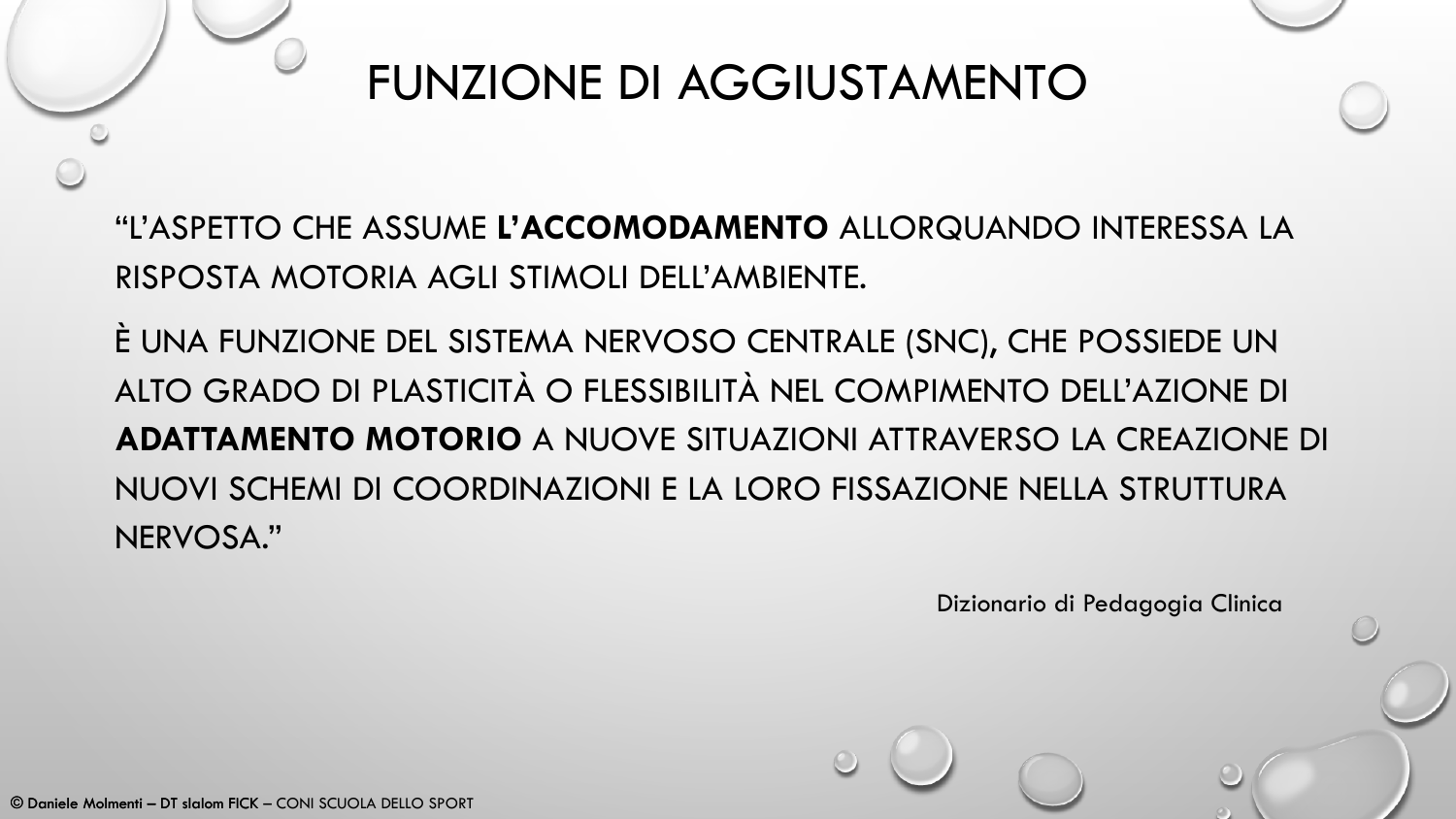### **ADATTAMENTO MOTORIO:**

MECCANISMO DI REGOLAZIONE TRA IL SOGGETTO E IL SUO AMBIENTE. È COSTITUITO DA DUE PROCESSI COMPLEMENTARI E CONCOMITANTI:

#### L'ASSIMILAZIONE

È IL PROCESSO DI INTEGRAZIONE DI CIÒ CHE È ESTERNO ALLE STRUTTURE PROPRIE DEL SOGGETTO.

#### L'ACCOMODAMENTO

E LA TRASFORMAZIONE DELLE STRUTTURE PROPRIE IN FUNZIONE DELLE VARIAZIONI DELL'AMBIENTE ESTERNO.

SECONDO PIAGET SONO LE DUE FASI DELL'APPRENDIMENTO

### **POSSIAMO VALUTARE OGGETTIVAMENTE QUESTI DUE FASI E MIGLIORARLE?**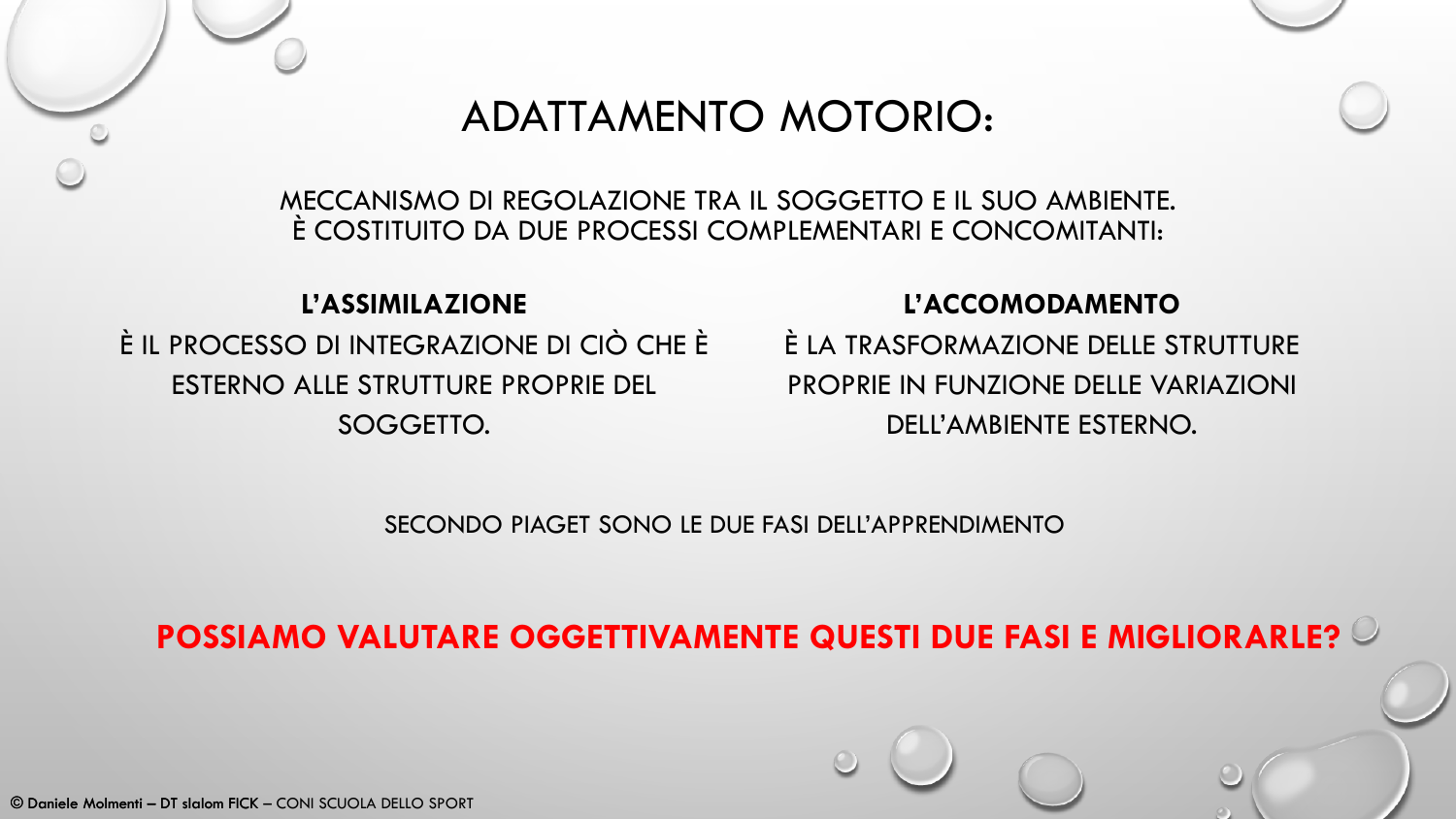

# ADATTAMENTO MOTORIO

E' ESTERNO ALL'APPRENDIMENTO O UNA FUNZIONE DELL'APPRENDIMENTO?

SECONDO MAINEL L'APPRENDIMENTO DI UNA TECNICA AVVIENE IN TRE FASI:

- 1. SVILUPPO COORDINAZIONE GREZZA
- 2. SVILUPPO COORDINAZIONE FINE
- 3. CONSOLIDAMENTO DELLA COORDINAZIONE FINE E DELLA DISPONIBILITA' VARIABILE (SAPER USARE LA TECNICA APPRESA IN OGNI CONDIZIONE)

SE NELLE PRIME FASI IL FATTORE DISTURBO INFLUENZA LA ESECUZIONE MOTORIA, NELLA TERZA FASE IL MOVIMENTO E' PARTE DEL FEEDFORWARD: LO SCHEMA MENTALE CHE PROVOCA L'IMMAGINE DEL MOVIMENTO PRIMA DELLA SUA ESECUZIONE (NORMALMENTE A QUESTO PUNTO ISTINTIVA) IL NUOTATORE PUO' NUOTARE AD OCCHI CHIUSI, IL TUFFATORE PUO' TUFFARSI AD OCCHI CHIUSI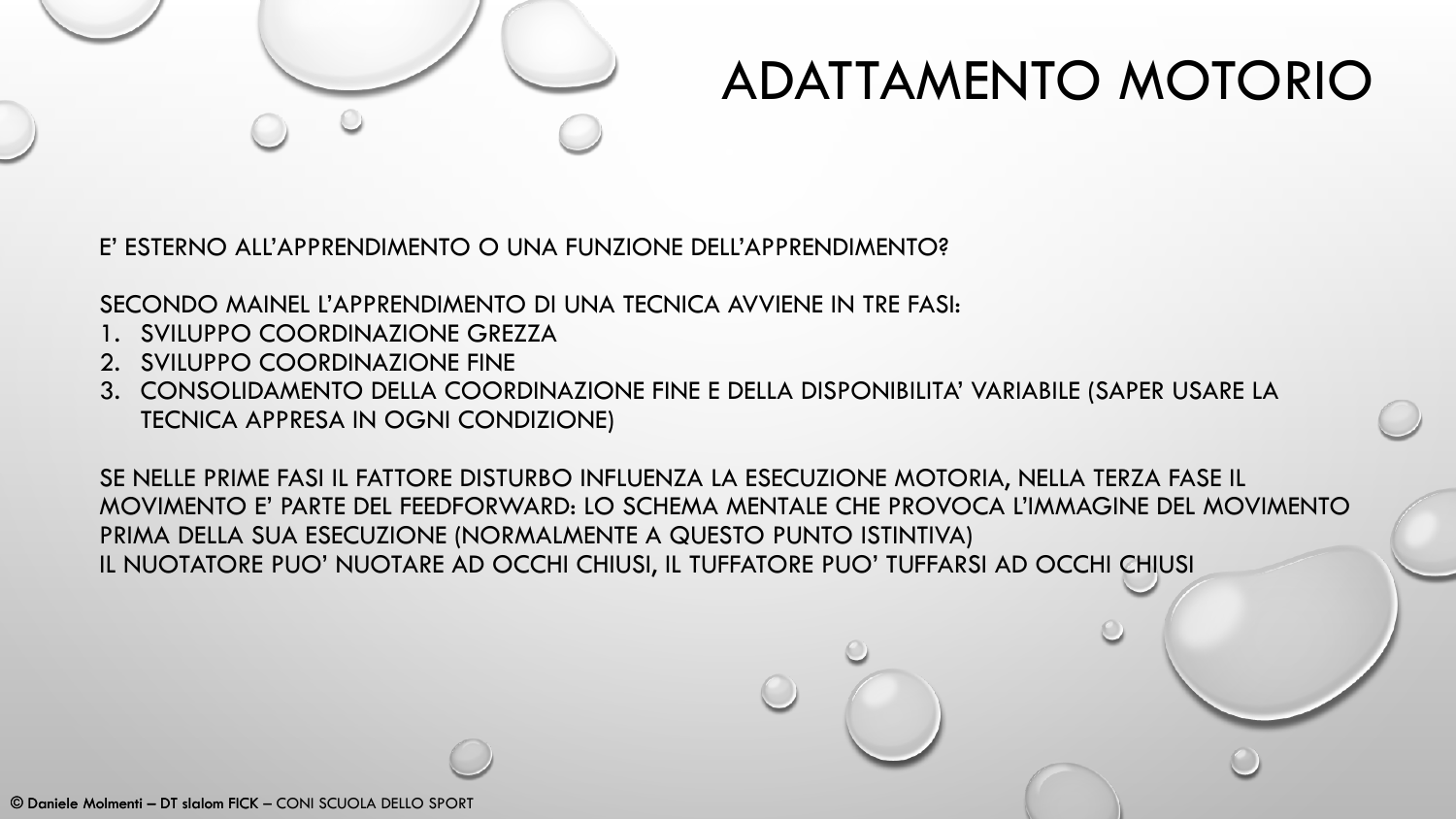### ASSIMILAZIONE: SO SENTIRE? SO RICONOSCERE ?

SINCRONIZZARSI CON L'AMBIENTE SEPARARSI DALL'AMBIENTE

CAPIRE COSA ACCADE ESTERNAMENTE CAPIRE COSA ACCADE INTERNAMENTE

INTERPRETARE GLI STIMOLI ESTERNI REAGIRE CON STIMOLI DECISI

RICONOSCERE LE SENSAZIONI RICONOSCERE LE PROPRIE CAPACITA'

### ACCOMODAMENTO: SO RISPONDERE CORRETAMENTE ?

CONTROLLO LO STIMOLO ESTERNO CONTROLLO LA MIA REAZIONE

SFRUTTO IL FATTORE ESTERNO MI ADATTO ALLA NECESSITA' ESTERNA

MANTENGO L'OBIETTIVO PROPULSIVO PERDO EQUILIBRIO

CONOSCO IL MIO POTENZIALE USO LE MIE CAPACITA'

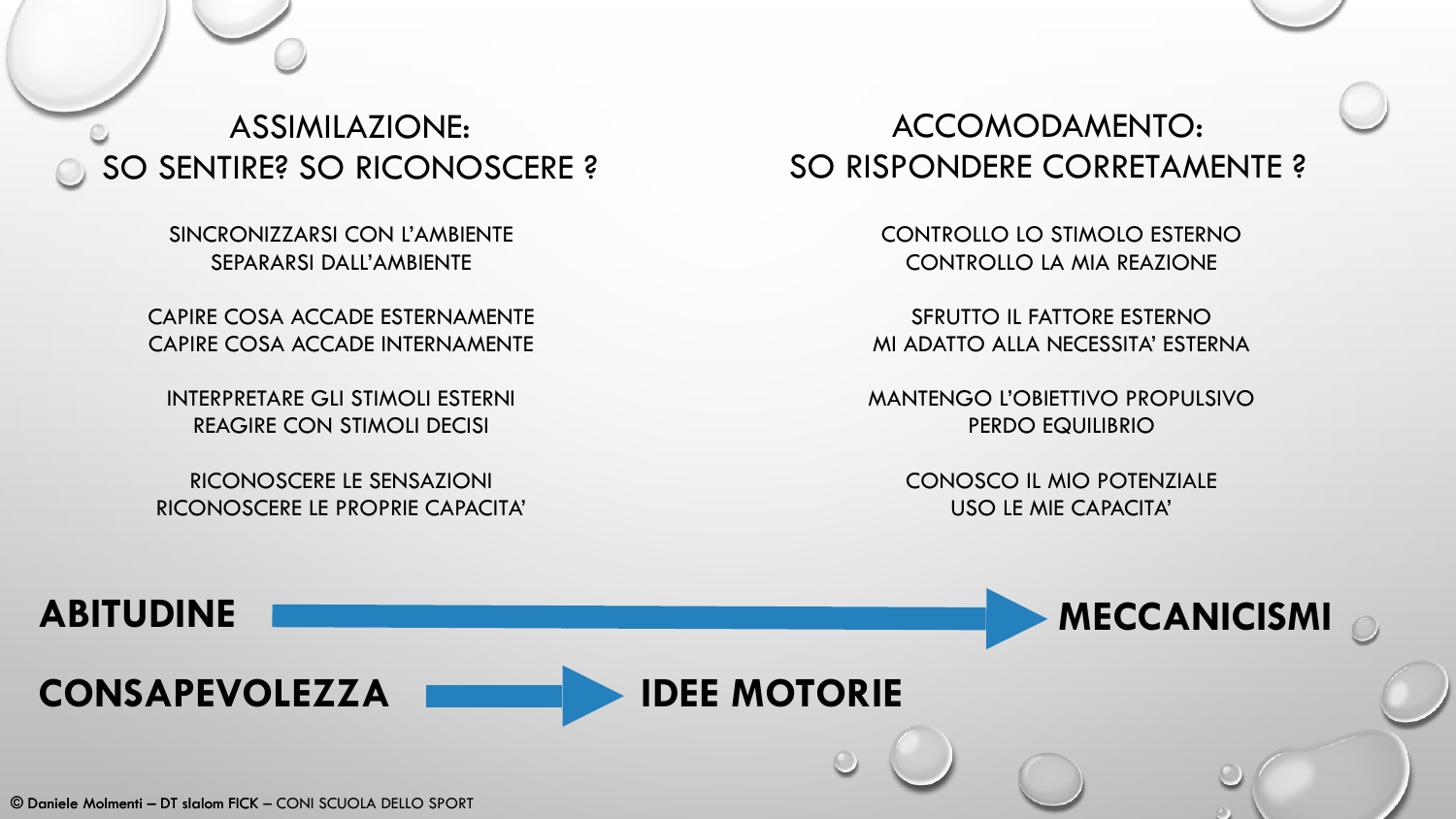

**SECONDO PIAGET:** PER PROVE ED ERRORI = ARRIVO A SOLUZIONE PER TENTATIVI **COSTRUENDO INFORMAZIONI COI FEEDBACK** 

## SI VELOCIZZA L'APPRENDIMENTO GRAZIE ALL' EDUCAZIONE PERCETTIVA = IMPORTANZA DELLA **CORRELLAZIONE DEL FEEDBACK INTRINSECO CON IL FEEDBACK ESTRINSECO**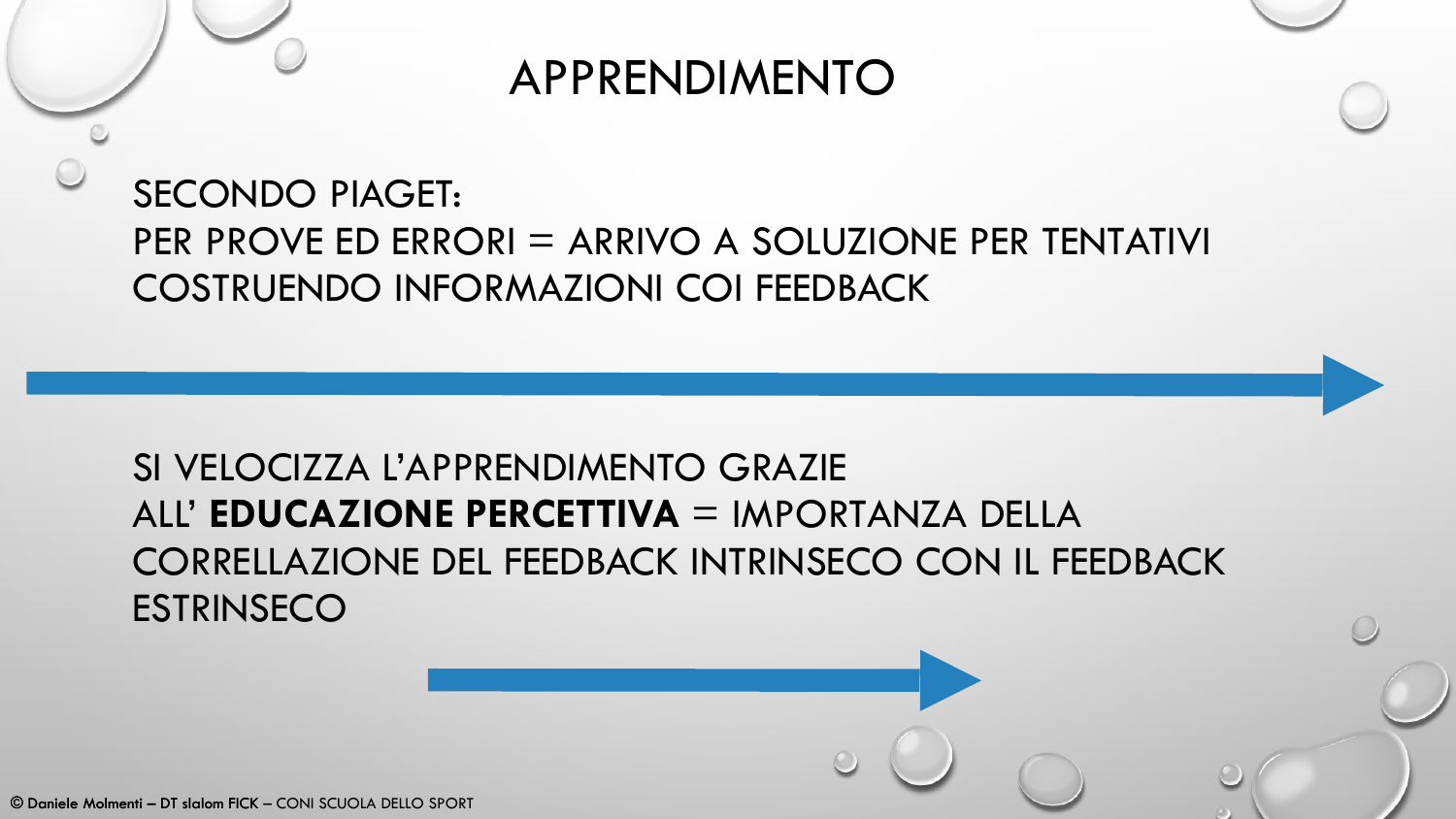# FEEDBACK = CONOSCENZA DEL RISULTATO

IL SUCCESSO NELL'APPRENDIMENTO DIPENDERA' DALLA CORRELAZIONE TRA:

FEEDBACK INTRINSECO = SENSORIALE (IMPARARE A "SENTIRE")

FEEDBACK ESTRINSECO = DA GIUDIZIO ESTERNO (COMUNICHIAMO IL MOVIMENTO, LA SENSAZIONE)

INSEGNAMO A SENTIRE, AD ASCOLTARE I PROPRI SENSI E USARE I PROPRIOCETTORI. ASCOLTO, VEDO (ME STESSO E ALTRI), SENTO, TOCCO, ECC => INFORMAZIONI

PROBLEMA DELLA COMUNICAZIONE ADULTA TERMINE NON NEUTRO MA CON SUBSTRATO EMOTIVO SOGETTIVO NECESSITA' DI COSTRUZIONE LINGUAGGIO COMUNE

## MAGGIORI INFORMAZIONI = MAGGIORE APPRENDIMENTO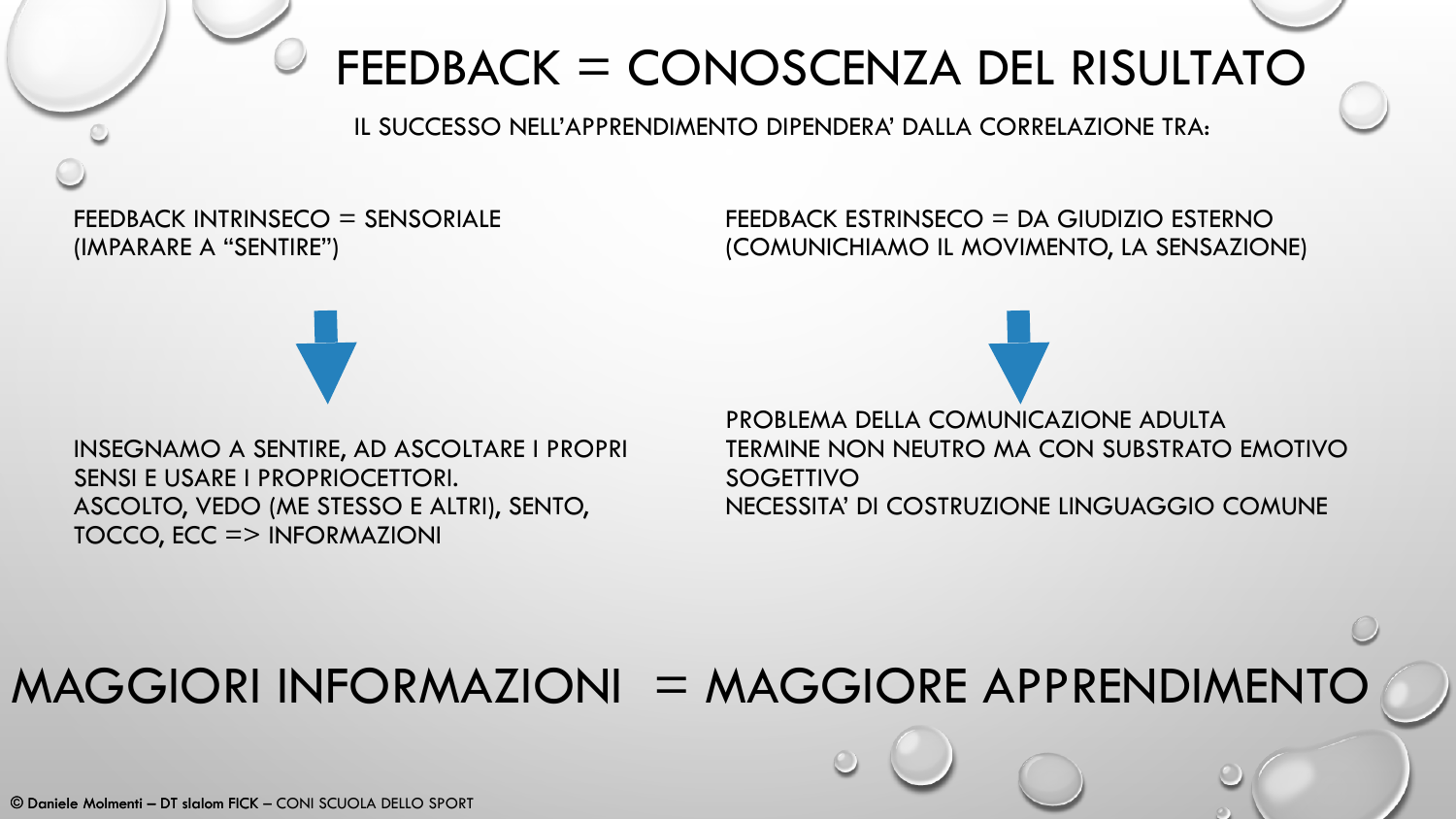

#### **IL MIGLIORAMENTO DELL'ASSIMILAZIONE DIPENDERA':**

• DIDATTICA CHE SPOSTA L'ATTENZIONE DELL'ATLETA DALLA AZIONE ALLA PERCEZIONE • ESERCIZI MOTORI CON LIMITAZIONI SENSORIALI PER AMPLIARE LA GAMMA DI "SENSAZIONI"

#### **IL MIGLIORAMENTO DELL'ADATTAMENTO MOTORIO DIPENDERA':**

PER ABITUDINE: AUMENTO DELLA RISPOSTA ISTINTIVA PER ESPERIENZA

PER COSCIENZA - CONSAPEVOLEZZA: ESERCIZI MOTORI CON LIMITAZIONI POSTURALI ESERCIZI DI ESTREMIZZAZIONE TECNICA ESERCIZI DI COORDINAMENTO MOTORIO POSTURALE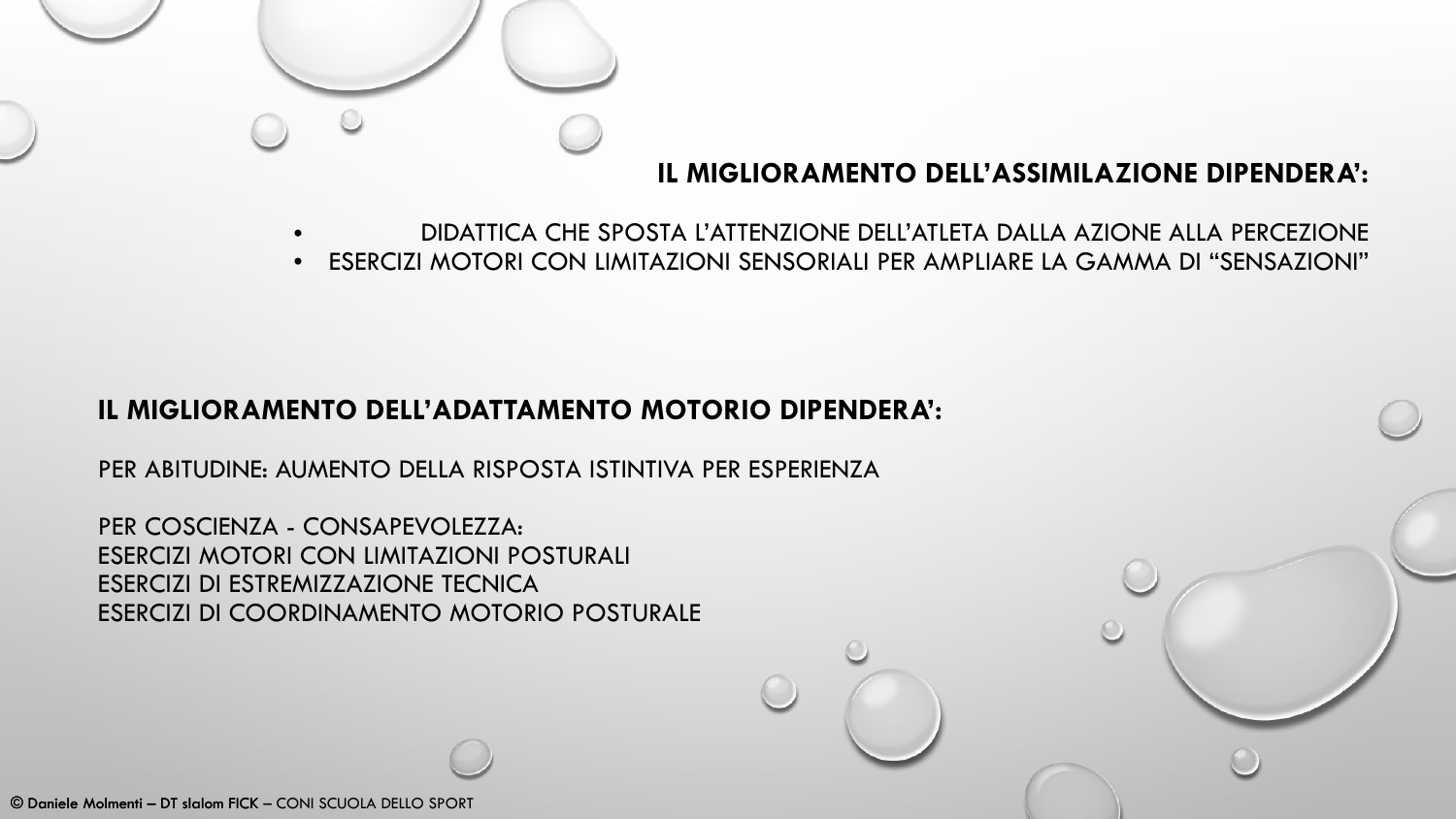

## **DIDATTICA SPECIFICA**

COMPITO DI OGNI ALLENATORE O TECNICO SARA' QUELLO DI TROVARE I FATTORI FACENTI PARTE LA SFERA DI SENSAZIONI ACQUISIBILI CON L'ASSIMILAZIONE E LE AZIONI CHE DETERMINANO LE REAZIONI DI RISPOSTA MOTORIE ALL'ACCOMODAMENTO = FORNIRE FEEDBACK COSTRUTTIVI, STIMOLANTI, INFORMATIVI, DIVERSI, ECC CON UN LINGUAGGIO COMPRESO E ADATTABILE AL SOGGETTO.

#### **ESEMPIO CANOA SLALOM:**

- PROPULSIONE ASCOLTO
- SU STESSA COMBINAZIONE DIMINUZIONE DEL NUMERO DI COLPI PER MAGGIOR EFFICACIA TECNICA
- SU STESSA COMBINAZIONE ESECUZIONI DI TECNICHE OBBLIGATE
- CANOA-GIOCO SU ONDE
- PASSAGGI SU CORRENTI CON LIMITAZIONI VISIVE (OCCHI CHIUSI) O LIMITAZIONI TECNICHE (SENZA L'USO DELLA PAGAIA, O SENZA SPINTA AL PUNTAPIEDE)
- $\bullet$  AUMENTO DIFFICOLTA' TECNICA = MIGLIORAMENTO ABILITA'
- $\bullet$  ESERCIZI A SECCO CON RICERCA DI INSTABILITA' = **PROPIOCETTIVITA'** (VIDEO ? VIDEO ?)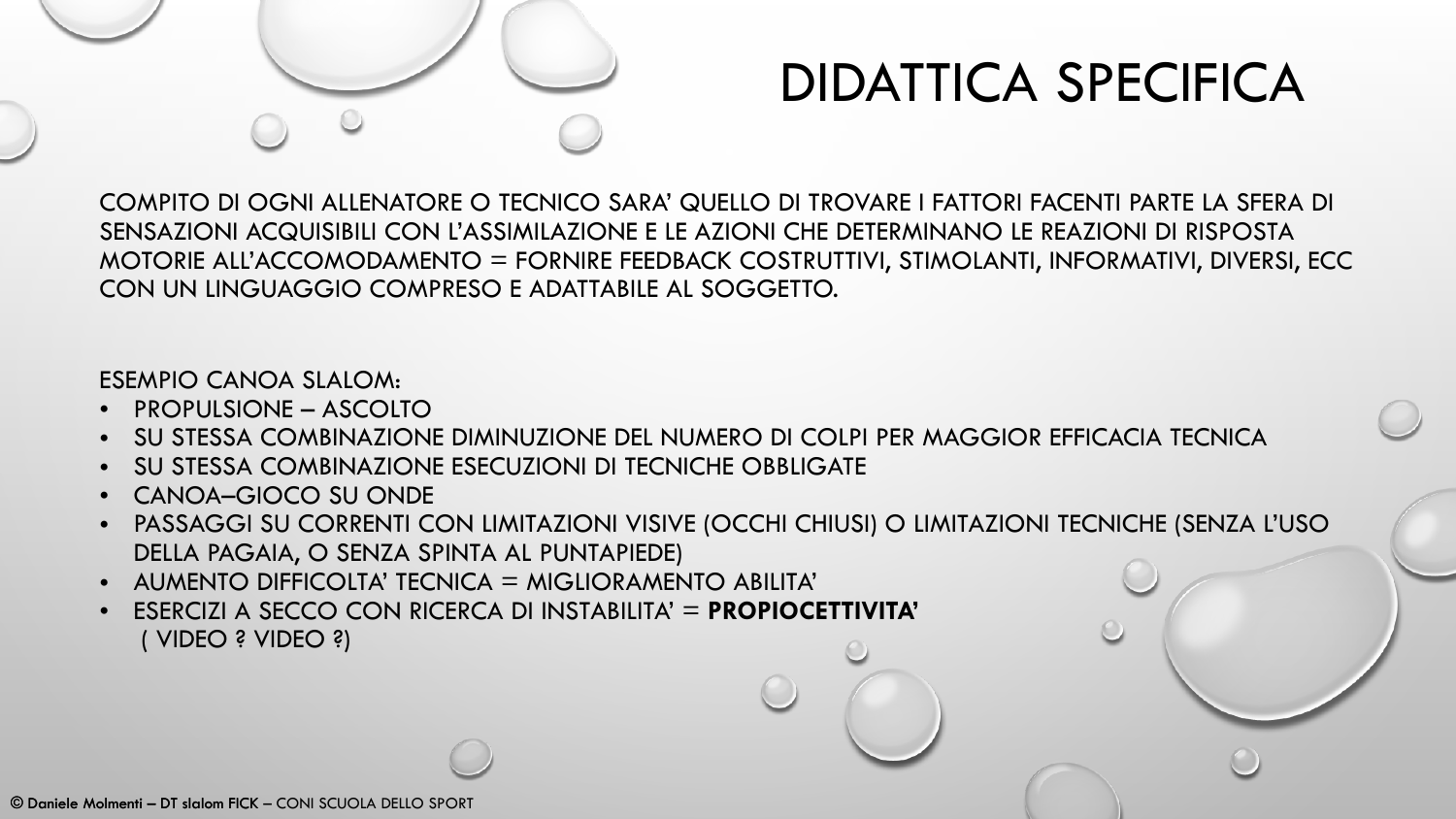



LA FUNZIONE DI AGGIUSTAMENTO E' LA PIU' IMPORTANTE CARATTERISTICA DELLA MOTRICITA' INFANTILE

MA CON **L'EDUCAZIONE PERCETTIVA,** ASSIMILAZIONE E ACCOMODAMENTO DIVENTANO STRUMENTI PER ANALIZZARE NUOVE TECNICHE O TROVARE SOLUZIONI MOTORIE A PROBLEMI ESISTENTI:

- COSTRUZIONE PSICOMOTRICITA' FUNZIONALE DI UNO SPORT ( GESTO TECNICO )
- CARENZA DI CAPACITA' TECNICHE = MIGLIORAMENTO ABILITA'
- RISOLVERE LIMITAZIONI FISICHE DOVUTE A SCOMPENSI MUSCOLARI
- VELOCIZZRE IL RECUPERO FUNZIONALE E TECNICO DA INFORTUNI, INCIDENTI, LUNGHI PERIODI DI STOP
- VELOCIZZARE L'ADATTAMENTO A NUOVI STRUMENTI (CANOA E PAGAIA DIVERSA, AGGIORNAMENTO REGOLAMENTI, ECC)

### **AUMENTO ADATTAMENTI MOTORI = PIU' ACQUATICITA'**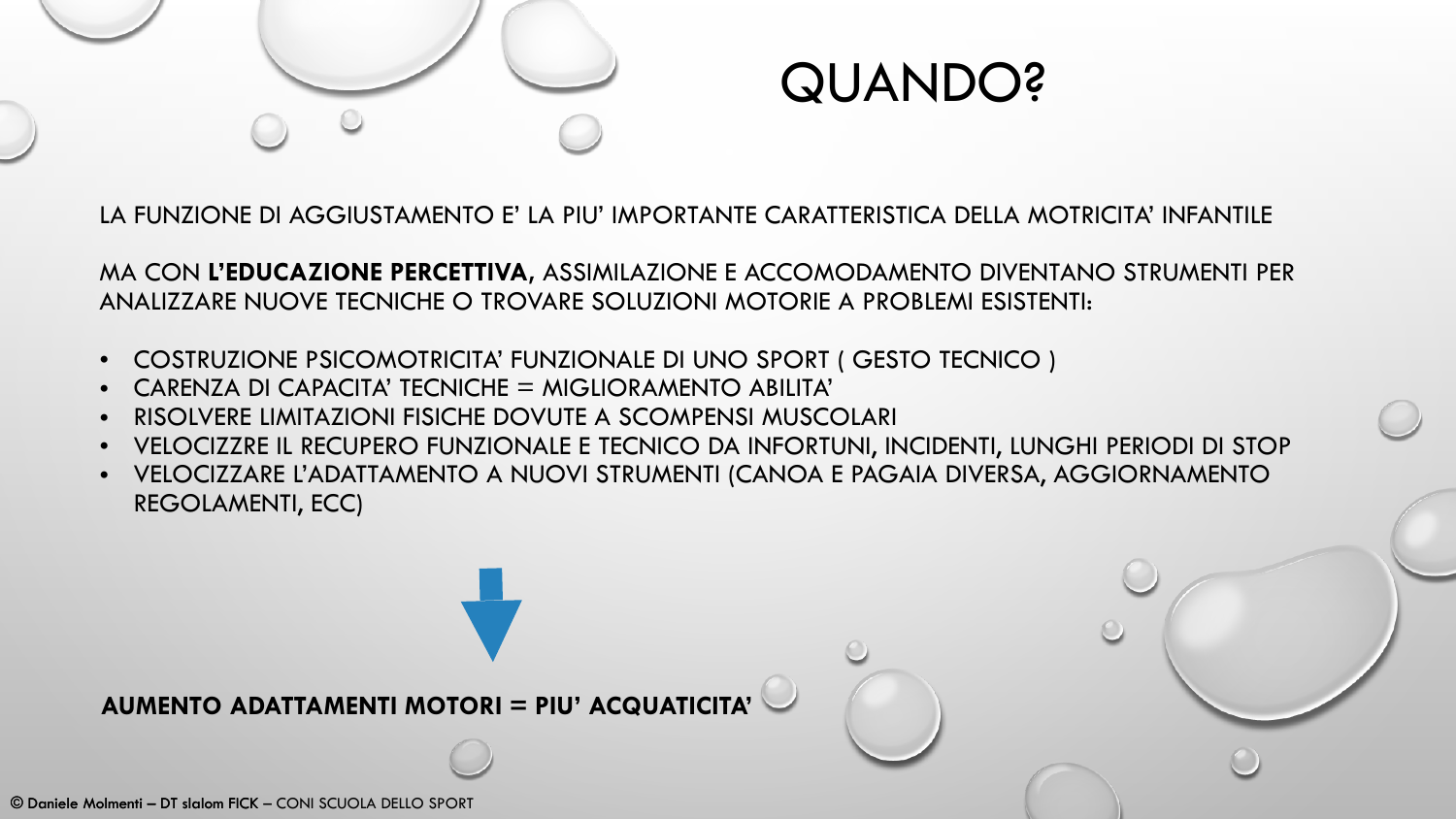

# FATTORI DI APPRENDIMENTO

- SESSO: FINO ALLA PUBERTA CI SONO STESSE POSSIBILITA' DI APPRENDIMENTO ED ESECUZIONE. SUCCESSIVAMENTE FORZA E MOBILITA' ARTICOLARI ANDARANNO AD INFLUIRE SUL GESTO
- ETA': TENERE IN CONSIDERAZIONE L'ETA' BIOLOGICA DELL'INDIVIDUO
- MEMORIA MOTORIA: PIU' FACILE APPRENDIMENTO PER GLI INDIVIDUI CHE ARRIVANO DA ESPERIENZE DIVERSE MA SIMILI (DA PATTINAGGIO -> A SCI DA FONDO , ECC)
- MOTIVAZIONE: FONDAMENTALE INCREMENTARE "LA PEDAGOGIA DEL SUCCESSO" PORTANDO L'ALLIEVO A PROVARE L'ESPERIENZA DEL SUCCESSO. SENZA MOTIVAZIONE NON SI IMPARA, SENZA SUCCESSO NON SI E' MOTIVATI. ATTENZIONE ALLA MODALITA' DI CORREZIONE DEGLI ERRORI.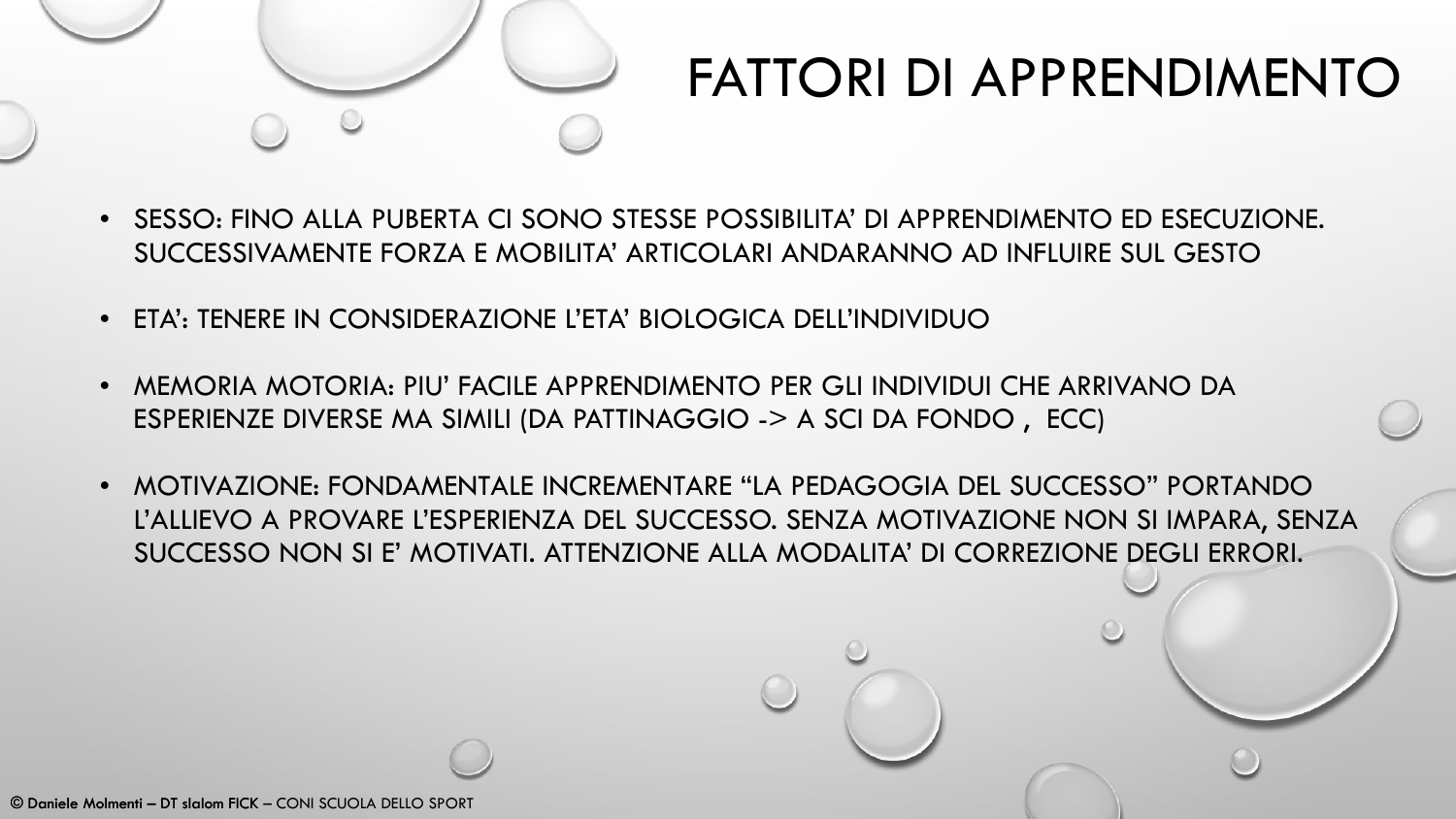

## CONSIDERANDO L'ACQUATICITÀ COME ADATTAMENTO MOTORIO IN AMBIENTE ACQUATICO, LA SI PUÒ INSEGNARE E MIGLIORARE GRAZIE UNA PIÙ ATTENTA **EDUCAZIONE PERCETTIVA, SPECIFICA PER OGNI** DISCIPLINA SPORTIVA.

## **TROVATE I VOSTRI FEEDBACK E FATENE METODO**

© Daniele Molmenti - DT slalom FICK - CONI SCUOLA DELLO SPORT